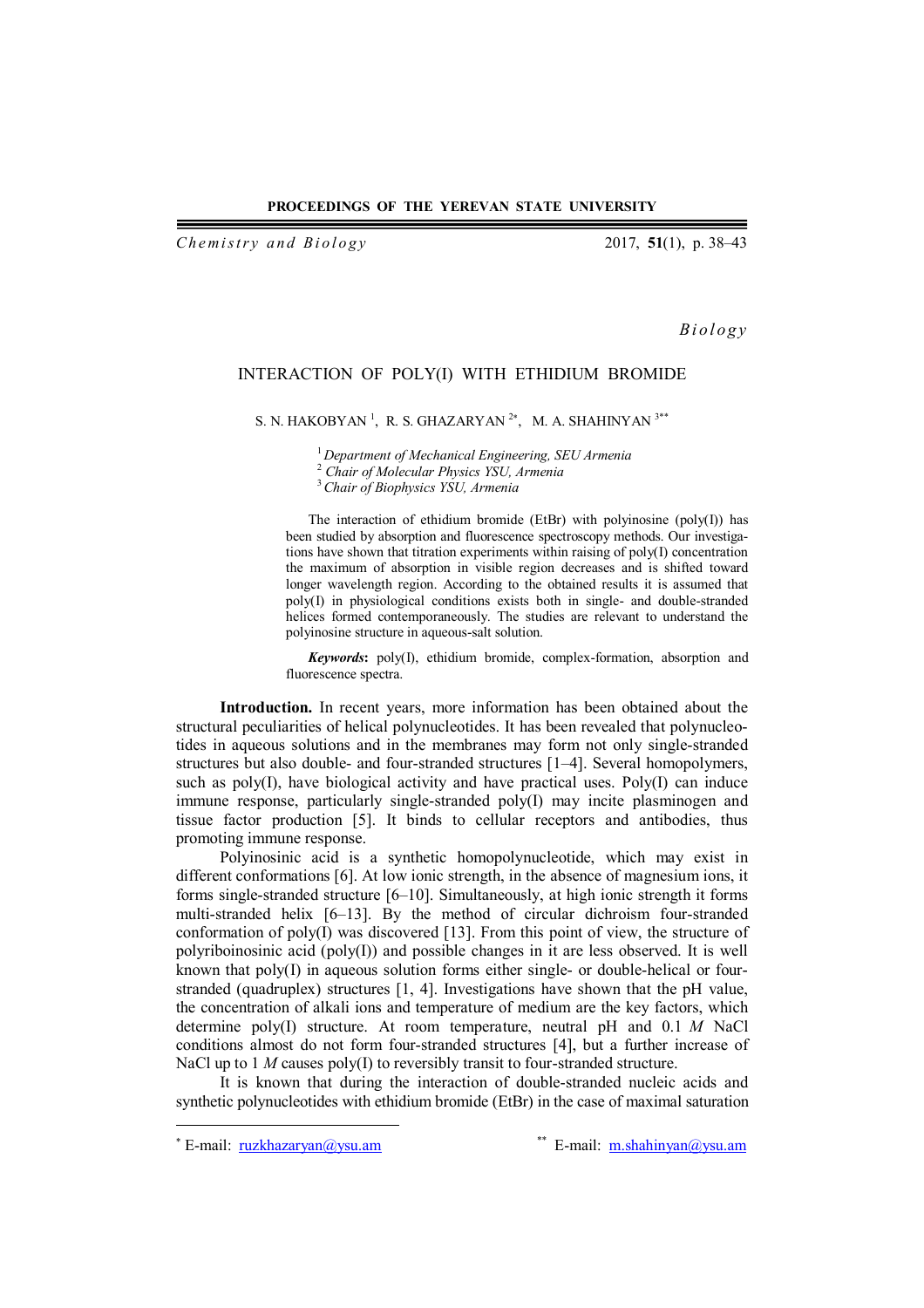one molecule of ligand binds to 4 nitrogenous bases  $[14–16]$ . Consequently, through the investigation of synthetic poly(I) interaction with EtBr and by determining the changes in values of thermodynamic parameters for these interaction one may anticipate, which structure will generally form polyriboinosinic acid in physiological conditions.

**Materials and Methods.** Poly(I), EtBr, NaCl and Tris buffer (all from "Sigma", USA) were used. Concentrations of EtBr and poly(I) were determined spectrophotometrically, using the following extinction coefficients:  $\varepsilon_{480} = 5800 \ M^{-1}cm^{-1}$  for EtBr;  $\varepsilon_{260}$  = 5000  $M^{-1}cm^{-1}$  for poly(I). The interaction of poly(I) with EtBr were investigated in buffer, which contained 0.1 *M* NaCl and 0.01 *M* Tris, at pH=7.5 and in the temperature interval  $T=290.15-310.15 K$ . In the mentioned conditions poly(I) did not form four-stranded structure [4].

Absorption spectra were obtained measuring on double beam spectrophotometer PYE Unicam-SP8-100 (England). Fluorescence spectra were obtained on FluoroMax (USA). The excitation wavelength was  $\lambda = 510 \text{ nm}$ .

EtBr molecules in solution may form self-assemblies, i.e. dimmers or excimers, so for this reason during quantitative study of the interactions between nucleic acids and EtBr, it is important to carry out the experiments at such EtBr concentrations where the process of self-assembly may be ignored. Calculations have shown that if EtBr concentration is  $C_0 \leq 1.4 \cdot 10^{-4} M$ , then one may ignore self-assembly phenomenon in solution [16].

**Results and Discussion.** Poly(I) interaction with EtBr was investigated by spectrophotometric and fluorometric methods. Figs. 1 and 2 illustrate the obtained absorption and fluorescence spectra for EtBr and poly(I)–EtBr complexes. It is important to mention that EtBr concentration during titration experiments remains constant.



Fig. 1. Change of EtBr absorption spectra due to complex-formation with poly(I) at 300.15 *K*. [Poly(I)] in buffer was continuously growing:  $C_p$ =0 (1); 8·10<sup>-4</sup> *M* (6); 2.3·10<sup>-3</sup> *M* (9). [EtBr] was kept constant during titration,  $C_0=1.36 \cdot 10^{-4} M$ .

For this reason, through the entire process of poly(I)'s titration experimental solution was added, which also contained such amount of EtBr that its total concentration in the sample remained constant. As it can be seen from Fig. 1 within raising of poly(I) concentration  $(C_p)$  wavelength corresponding to the maximum of absorption decreases and shifts towards longer wavelength region. Moreover, at certain interval of changing relation concentration of  $C_0/C_p$ , two isosbestic points were registered at 390 and 510 *nm* wavelengths, which were caused by complex-formation of poly(I) with EtBr  $(C_0)$  is total concentration of EtBr in solution). In order to have constant isosbestic point(s) different binding centers with the same quantity were required. Let's consider that one binding mode is strong and the other is weak. The presence of isosbestic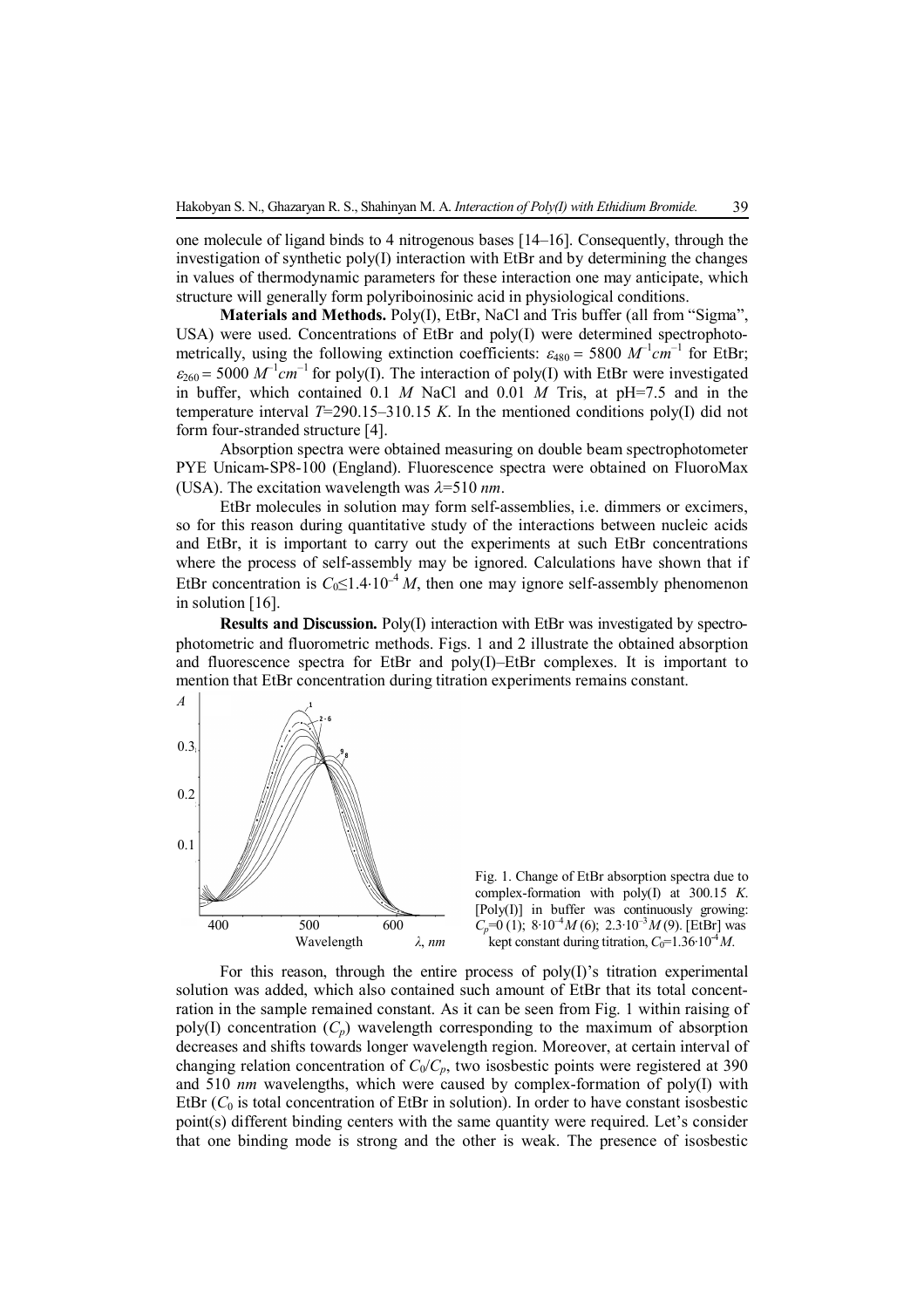points in certain interval of change of  $C_0/C_p$  ratio is due to the fact that EtBr molecules in solution are in two spectrophotometrically different forms: (i) free and (ii) bound to the mentioned binding centers. These two forms have different absorption spectra, but in isosbestic point they have the same absorption value. Probably at 0.1 *M* ionic strength poly(I) forms single- and double-stranded structures and moreover when  $C_0/C_p$  ratio has greater values two isosbestic points are formed and in all probability this phenomenon is caused by saturation of all binding centers. Using the first order approximation one may consider that absorption spectra of bound EtBr molecules are the average spectrum for EtBr molecules which are bound to different binding centers. During the decrease of  $C_0/C_p$  ratio the shift of curve's maximum to longer wavelength region increases.

With further decrease of  $C_0/C_p$  ratio the binding equilibrium between poly(I) and two different structures break and due to that the absorption spectra deviate from isosbestic point (Fig. 1). From such values of  $C_0/C_p$  ratio the absorption spectra may change as a result of free EtBr binding and also as a result of weakly and strongly bound EtBr molecule redistribution. At high concentrations of poly(I) almost all EtBr molecules are in bound state and further changes (through poly(I) continuous increment) in absorption spectra are conditioned only by redistribution of EtBr molecules, which are bound by different binding centers. From certain values of  $C_0/C_p$  ratio the absorption value of solution varies insignificantly after further increase of poly(I) concentration.



Fig. 2. Change of intensity (*F*) of EtBr fluorescence spectra due to binding with poly(I) at 300.15 *K*. [EtBr] was kept constant during titration:  $C_0=4.2\cdot10^{-5}$  *M*. [Poly(I)] in buffer varies from  $0(1)$  to  $6.8 \cdot 10^{-4} M(9)$ .

There are 3 types of characteristic spectra presented in Fig. 1: (i) free EtBr spectrum (curve 1); (ii) EtBr is bound with all binding centers almost with the same quantity when  $C_0/C_p \ge 6$  (curves 2–6); (iii) EtBr generally binds to strong binding centers when  $C_0/C_p \ge 17$  (curves 8–9). This phenomenon is due to the fact that when  $C_0/C_p \geq 17$  concentration of polynucleotide prevails ligand's concentration and for that reason binding sites are plentifully presented. In these conditions ligand molecules bind to macromolecules only by one binding mode. It is well known that EtBr generally binds to double-stranded polynucleotide via intercalation mechanism, when there is an abundance of binding sites on it. Consequently, we may assume that in such conditions EtBr binds to poly(I) generally via intercalation binding.

It has been shown earlier that EtBr, depending on the ionic strength of medium, binds both to single- and to double-stranded DNA via several binding modes [17]. Moreover, in the case of DNA, when medium has physiological ionic strength conditions from a certain value of change in  $C_0/C_p$  ratio absorption curves do not pass through isosbestic point and also absorption maximum at 520 *nm* increases [14–17]. There is a good correlation between the obtained data for EtBr with DNA and EtBr with poly(I)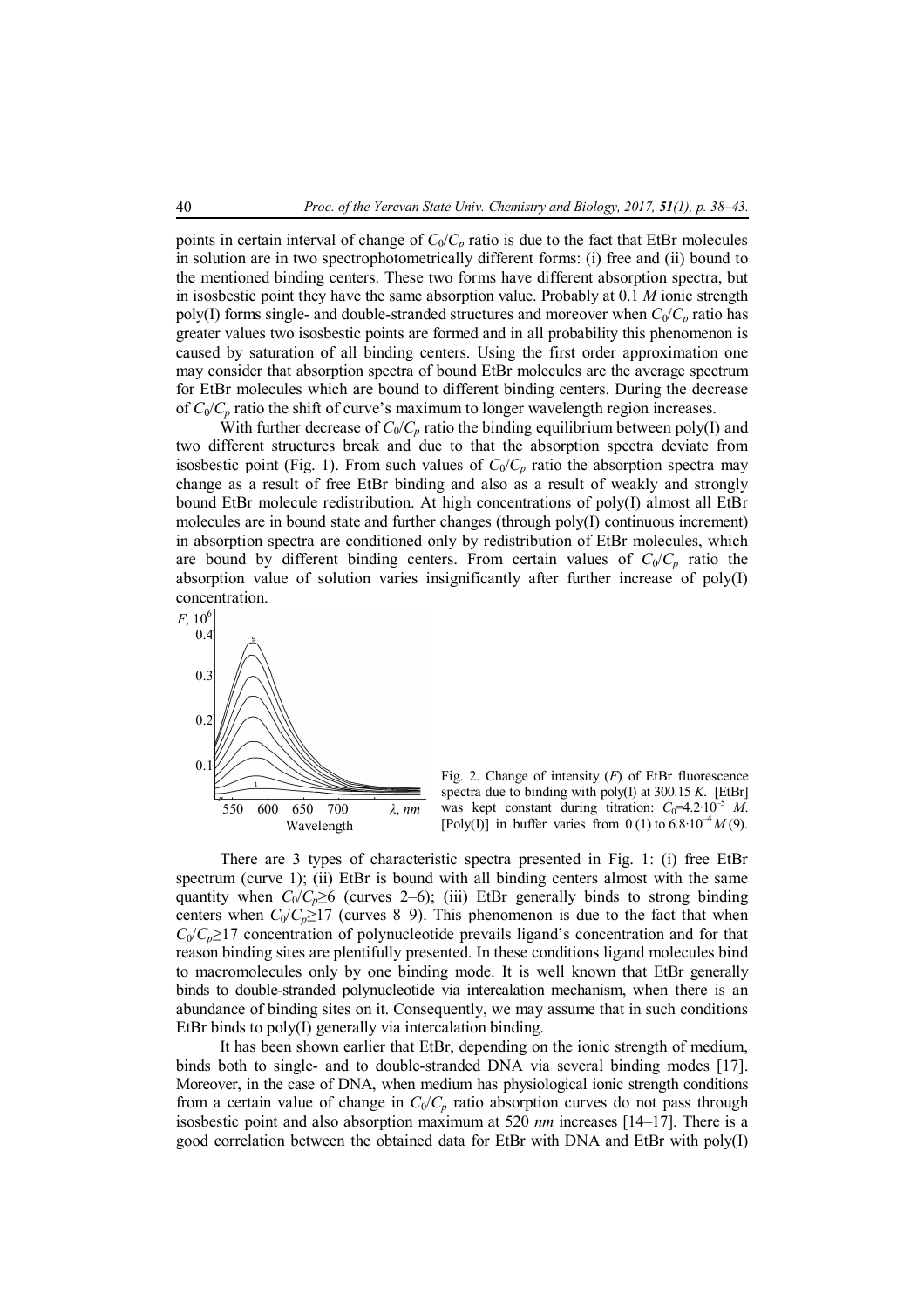interactions. This is testified by fluorometric spectra obtained for DNA–EtBr and poly(I)–EtBr complexes, which have the same behavior of change (see Fig. 2 and [17]).



Characteristic quantitative parameters for simultaneous complex-formation of EtBr with strong and weak binding centers are binding constant (*K*) and average number of nucleotides bound with one EtBr molecule (bound per one EtBr molecule) when binding is saturated (*n*). These parameters were determined from the binding curve, which has been built using absorption spectra. From the absorption spectra by using Eq. (1) the concentrations of free  $(C_f)$  and bound  $(C_b)$ :

$$
C_f = \frac{A - A_b}{A_f - A_b} C_0, \ C_b = C_0 - C_f,\tag{1}
$$

where  $A_f$  is the absorption value of free EtBr;  $A_b$  is the absorption value for bound EtBr to strong and weak binding sites (at  $\lambda = 480$  *nm*) and *A* is EtBr's absorption at intermediate states.  $A_b$  was determined by the linear extrapolation of  $A = f(1/C_p)$ dependence when  $(1/C_p) \rightarrow 0$ .

Using values of  $C_f$  and  $C_b$  calculated from Eq. (1), binding curve in Scatchard coordinates (dependence of  $r/C_f$  from *r*) was built, where  $r = C_b/C_p$ . This curve can be described by Eq. (2), which quite precisely describes the adsorption of lowmolecular compounds on nucleic acids [18]:

$$
\frac{r}{C_f} = K(1 - nr) \left[ \frac{1 - nr}{1 - (n - 1)r} \right]^{n-1}.
$$
 (2)

Fig. 3 illustrates binding isotherms for EtBr binding to poly(I) at 290.15, 300.15, 310.15 *K* built via Eq. (1). Solid line is a theoretical line built on the experimental points via Eq. (2) and by the method of linear least square, from which the values of  $K$  and  $n$  were determined. Calculations revealed that for poly(I)–EtBr complexes at *T*<sub>1</sub>=290.15 *K* temperature  $K_1 \approx 4.8 \cdot 10^4$  *M*<sup>-1</sup> and *n*  $\approx 6$ , while at *T*<sub>2</sub>=300.15 *K*; *K*<sub>1</sub>≈3.2⋅10<sup>4</sup> *M*<sup>-1</sup>, *n*≈6 and at *T*<sub>3</sub>=310.15 *K*; *K*<sub>1</sub>≈3.2⋅10<sup>4</sup> *M*<sup>-1</sup>, *n*≈6. Applying determined values of *K* and using Eq. (3) the change of Gibbs free energy of complex-formation may be calculated:

$$
\Delta G = -RT \ln K,\tag{3}
$$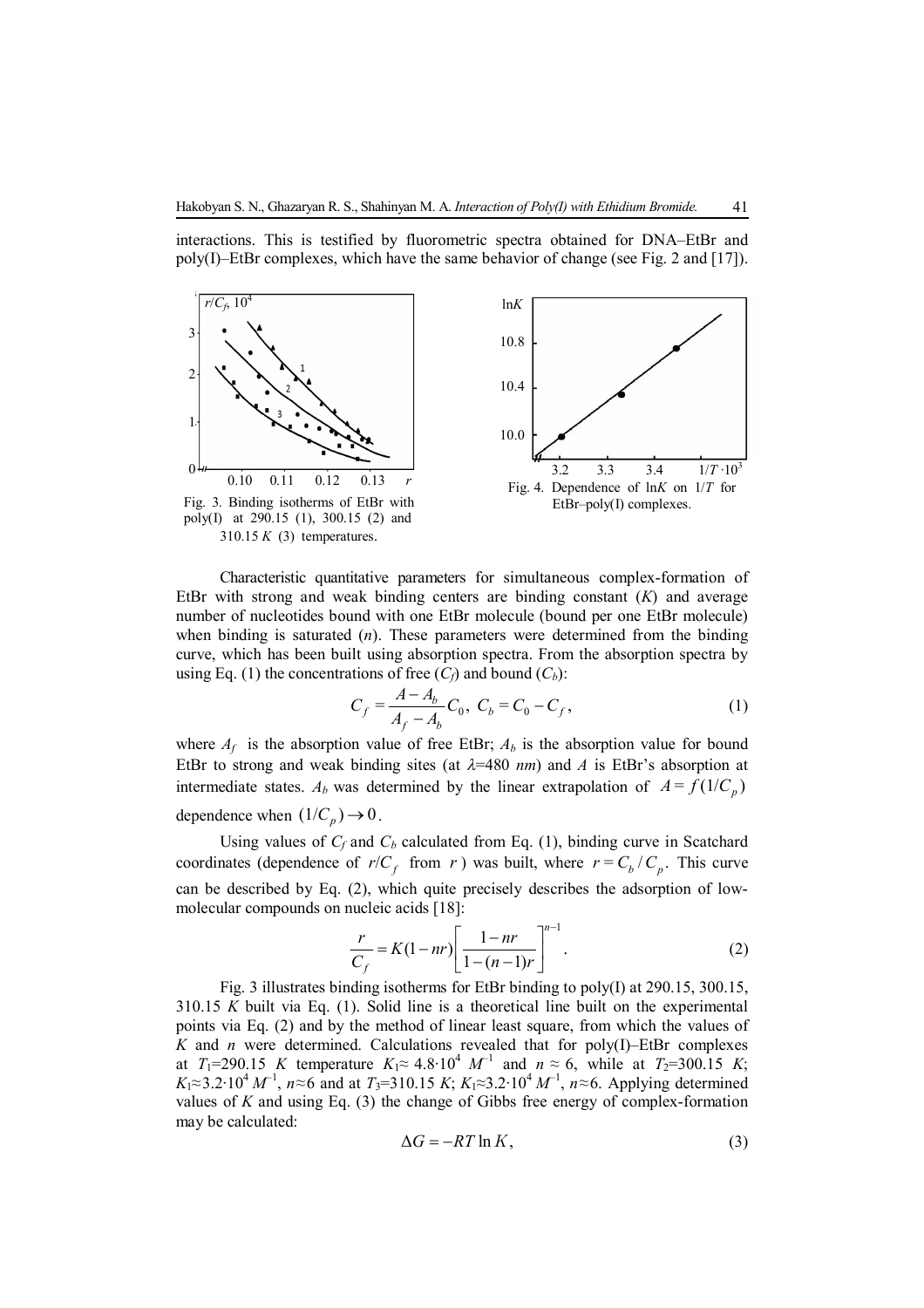where *R* is the universal gas constant and *T* is absolute temperature. The change of entropy (∆*S*) and enthalpy (∆*H*) may be calculated via Eq. (4)

$$
\Delta G = \Delta H - T \Delta S. \tag{4}
$$

Modifying the last equation and taking into account Eq. (3) it may be presented in this way

$$
\ln K = -\frac{\Delta H}{R} \cdot \frac{1}{T} + \frac{\Delta S}{R}.\tag{5}
$$

According to Eq. (5), if dependence of  $\ln K$  on  $1/T$  is linear, then the angle tangent of this line with abscissa axis is equal to –∆*H*/*R* value, while the intersection point of the line with ordinate axis is ∆*S*/*R* value. Using experimentally obtained values of *K* (see Eq. (3)) a dependence curve of  $\ln K$  on  $1/T$  was built (Fig. 4). By the method of linear least square, a line was built on the experimental points from which the values of ∆*H* and ∆*S* were determined. Calculations have revealed that ∆*H*≈–6.9 *kcal*/*mol* and ∆*S* ≈ –2.3 *cal*/(*molK*). Considering the data mentioned in literature [15, 16] and according to our studies we may state, that the value of ∆*H* in the case of EtBr–poly(I) is approximately as much as it is in the case of intercalative binding of EtBr to singlestranded and double-stranded nucleic acids. Thus, at mentioned conditions, EtBr generally binds to different structures of poly(I) via intercalative binding mode.

Studies have shown that for EtBr interactions with double-stranded polynucleotides  $n=4$  [14, 16], while in case of EtBr interactions with single-stranded polynucleotides  $n=8$  [3, 15]. If the solution simultaneously contains these two types of structures, then according to our calculations *n*=6. Thus, in all probability at the studied conditions the concentration of single- and double-stranded forms of poly(I) (by the concentration of inosine) are equal to each other.

According to other works [3, 15, 16], the change of entropy for EtBr complexformation with single-stranded polynucleotides is ∆*S*<0, while in case of doublestranded polynucleotides ∆*S* >0. These values are greater then the order of the same value obtained in our study for poly(I)–EtBr complexes, which is ∆*S*=–2.3 *cal*/*molK*. Probably this is caused by the fact that as a result of one EtBr molecule binding to single-stranded poly(I) a higher change of entropy (in absolute value) is needed and due to that the change of entropy is negative.

To conclude, we assume that in conditions of 0.1 *M* ionic strength, neutral pH and 290.15–310.15 *K* temperature, approximately half of poly(I) molecules form double-stranded helical structure.

*Received 25.10.2016*

## **REFERENCES**

- 1. **Saenger W.** Principles of Nucleic Acid Structure. NY: Springer-Verlag, 1984, 556 p.
- 2. **Zarudnaya M.I.** et al. Electrophoretic Study of Conformational Transitions in Poly(G) as a Function of Monovalent Cations. // Biopolymers and Cell, 2007, v. 23, p. 122–129 (in Russian).
- 3. **Giri P., Kumar G.S.** Self-Structure Induction in Single Stranded Poly(A) by Small Molecules: Studes on DNA Intercalatores, Partial Intetcalators and Groove Binding Molecules. // Arch. Biochem. Biophys., 2008, v. 474, p. 183–192.
- 4. **Petrovic A., Polavarapa P.** Quadruplex Structure of Polyriboinosinic Acid: Dependence on Alkali Metal Ion Concentration, pH and Temperature. // J. Phys. Chem. B, 2008, v. 112, p. 2255–2260.